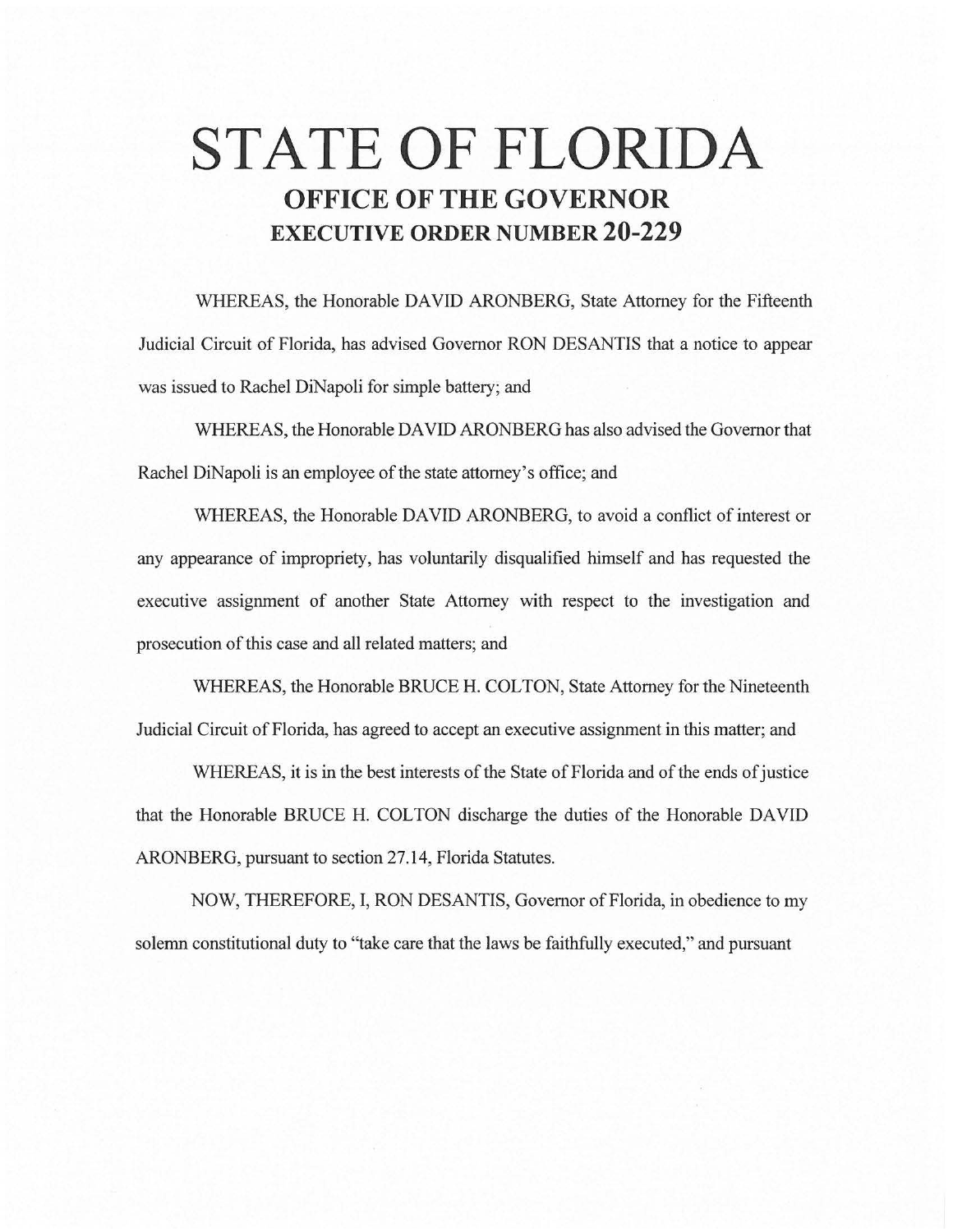to the Constitution and laws of the State of Florida, issue the following Executive Order, effective immediately:

## Section 1.

The Honorable BRUCE H. COLTON, State Attorney for the Nineteenth Judicial Circuit of Florida, referred to as the "Assigned State Attorney," is assigned to discharge the duties of the Honorable DAVID ARONBERG, State Attorney for the Fifteenth Judicial Circuit of Florida, as they relate to the investigation, prosecution, and all matters related to Rachel DiNapoli.

#### Section 2.

The Assigned State Attorney or one or more Assistant State Attorneys and Investigators, who have been designated by the Assigned State Attorney, shall proceed immediately to the Fifteenth Judicial Circuit of Florida, and are vested with the authority to perform the duties prescribed herein.

#### Section 3.

All residents of the Fifteenth Judicial Circuit are requested, and all public officials are directed, to cooperate and render whatever assistance is necessary to the Assigned State Attorney, so that justice may be served.

### Section 4.

The period of this Executive Assignment shall be for one (1) year, to and including September 22, 2021.